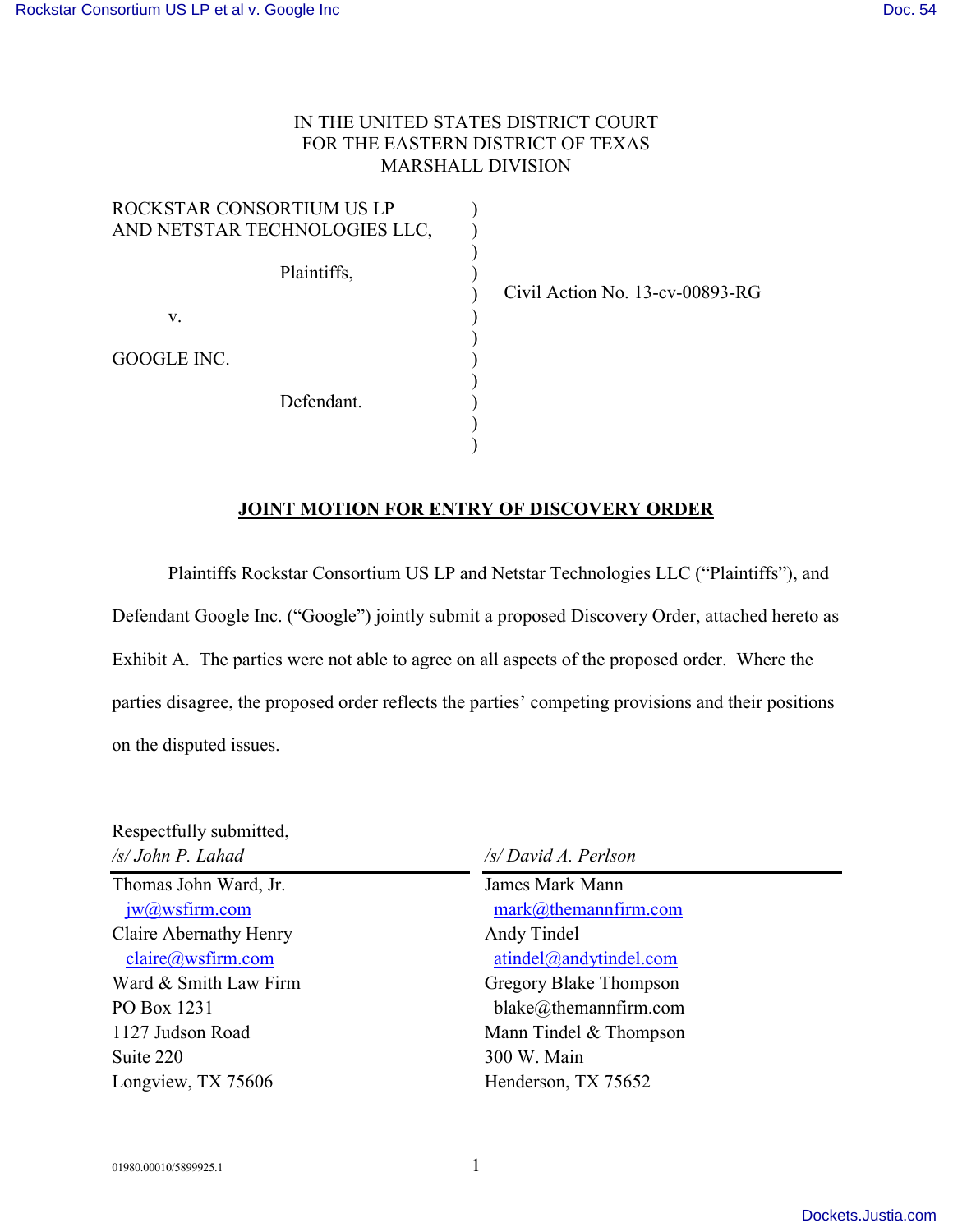#### 903/757-6400

Alexander Lyle Kaplan [akaplan@susmangodfrey.com](mailto:akaplan@susmangodfrey.com) John Pierre Lahad [jlahad@susmangodfrey.com](mailto:jlahad@susmangodfrey.com) Max Lalon Tribble, Jr. [mtribble@susmangodfrey.com](mailto:mtribble@susmangodfrey.com) Susman Godfrey - Houston 1000 Louisiana Street Ste 5100 Houston, TX 77002-5096 713/653-7835

Justin Adatto Nelson [jnelson@susmangodfrey.com](mailto:jnelson@susmangodfrey.com) Kristin Malone [kmalone@susmangodfrey.com](mailto:kmalone@susmangodfrey.com) Parker C Folse, III [pfolse@susmangodfrey.com](mailto:pfolse@susmangodfrey.com) Susman Godfrey, LLP - Seattle 1201 Third Avenue Suite 3800 Seattle, WA 98101 206/516-3867

# **ATTORNEYS FOR PLAINTIFFS ROCKSTAR CONSORTIUM US LP AND NETSTAR TECHNOLOGIES LLC**

#### 903-657-8540

Charles K. Verhoeven [charlesverhoeven@quinnemanuel.com](mailto:charlesverhoeven@quinnemanuel.com) David A. Perlson [davidperlson@quinnemanuel.com](mailto:davidperlson@quinnemanuel.com) Sean Pak [seanpak@quinnemanuel.com](mailto:seanpak@quinnemanuel.com) Quinn Emanuel Urquhart & Sullivan 50 California Street, 22nd Floor San Francisco, CA 94111 415-875-6600

# Robert Wilson [robertwilson@quinnemanuel.com](mailto:robertwilson@quinnemanuel.com) Quinn Emanuel Urquhart & Sullivan

51 Madison Ave., 22<sup>nd</sup> Floor New York, NY 10010 212-849-7145

# **ATTORNEYS FOR DEFENDANT GOOGLE INC.**